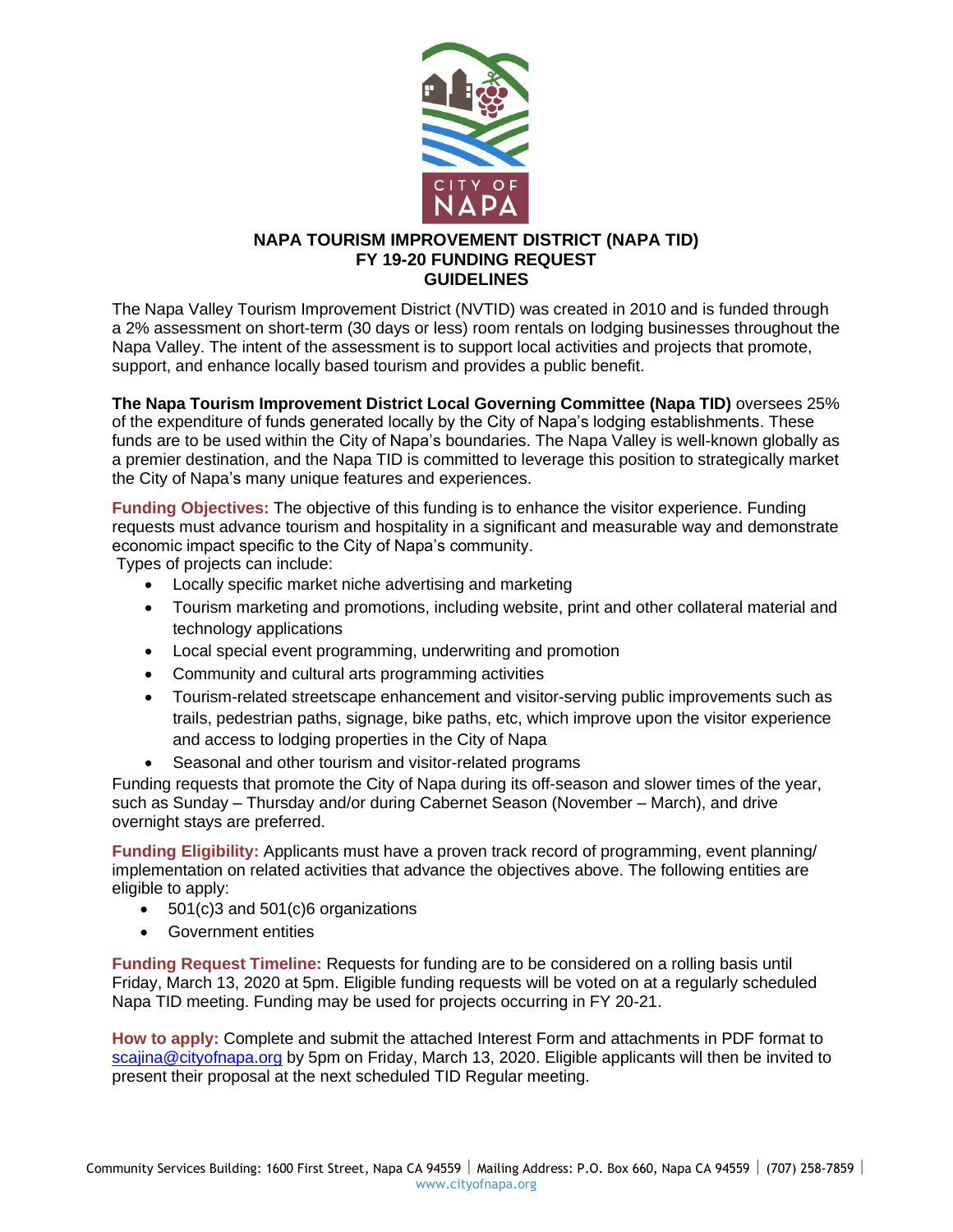

#### **NAPA TOURISM IMPROVEMENT DISTRICT (TID) FY 19-20 FUNDING REQUEST INTEREST FORM**

### **Interest Form Checklist**

- **Completed Interest Form**
	- o General Applicant Information **(Section A)**
	- o Summary of Project (Event, Activity, Collateral Material or Service) being Requested **(Section B)**

#### **Required Attachments**

- o Proposal Budget **(One Page**)
- o Project Timeline **(One Page)**
- o Current Organizational Budget **(One Page)**
- o *If previous TID Grantee* Provide datasets/ metrics from awarded project **(One Page)**
- *Optional Attachments (Not required for Interest Form submission)*
	- $\circ$  Attach any visuals, letters of support, or additional project details to funding proposal *(Maximum of 2 pages)*
	- o *Current Insurance Certificates in the following coverage amounts will be required if your proposal is accepted. (No need to enclose as part of Interest Form)*
		- General Liability Policy: Comprehensive or Commercial General Liability Insurance ("CGL") at least as broad as Insurance Services Office Commercial General Liability coverage (occurrence form CG 0001), in an amount of \$1,000,000 per occurrence. If the Services involve explosive, underground or collapse risks, XCU will be included. If a general aggregate limit is used, either the general aggregate limit will apply separately to this Agreement or the general aggregate will be twice the required occurrence limit.
		- Automobile Liability Policy. Automobile liability insurance with coverage at least as broad as ISO Form numbers CA 0001 06 92, Code 1 (any auto), for vehicles used in the performance of this Agreement with minimum coverage of not less than \$1,000,000 per accident, combined single limit.
		- Worker's Compensation: Workers' Compensation insurance meeting statutory limits of the Labor Code. The workers' compensation policy will contain or be endorsed to contain a waiver of subrogation against the City, its officials, officers, agents, and employees.

Endorsements. The Comprehensive or Commercial General Liability and automotive liability policies will contain or be endorsed with the following provisions:

- The City, its officers, elected or appointed officials, employees, volunteers, and agents, are covered as additional insureds for liability arising out of the operations performed by or on behalf of Consultant. The coverage will contain no special limitations on the scope of protection afforded to the City, its officers, officials, employees, volunteers, and agents.
- The Consultant's insurance is primary and no insurance held by the City will be called upon to contribute to a loss.
- The inclusion of more than one insured will not operate to impair or limit the rights of one insured against another, and the coverage will apply as though separate policies have been issued to each insured.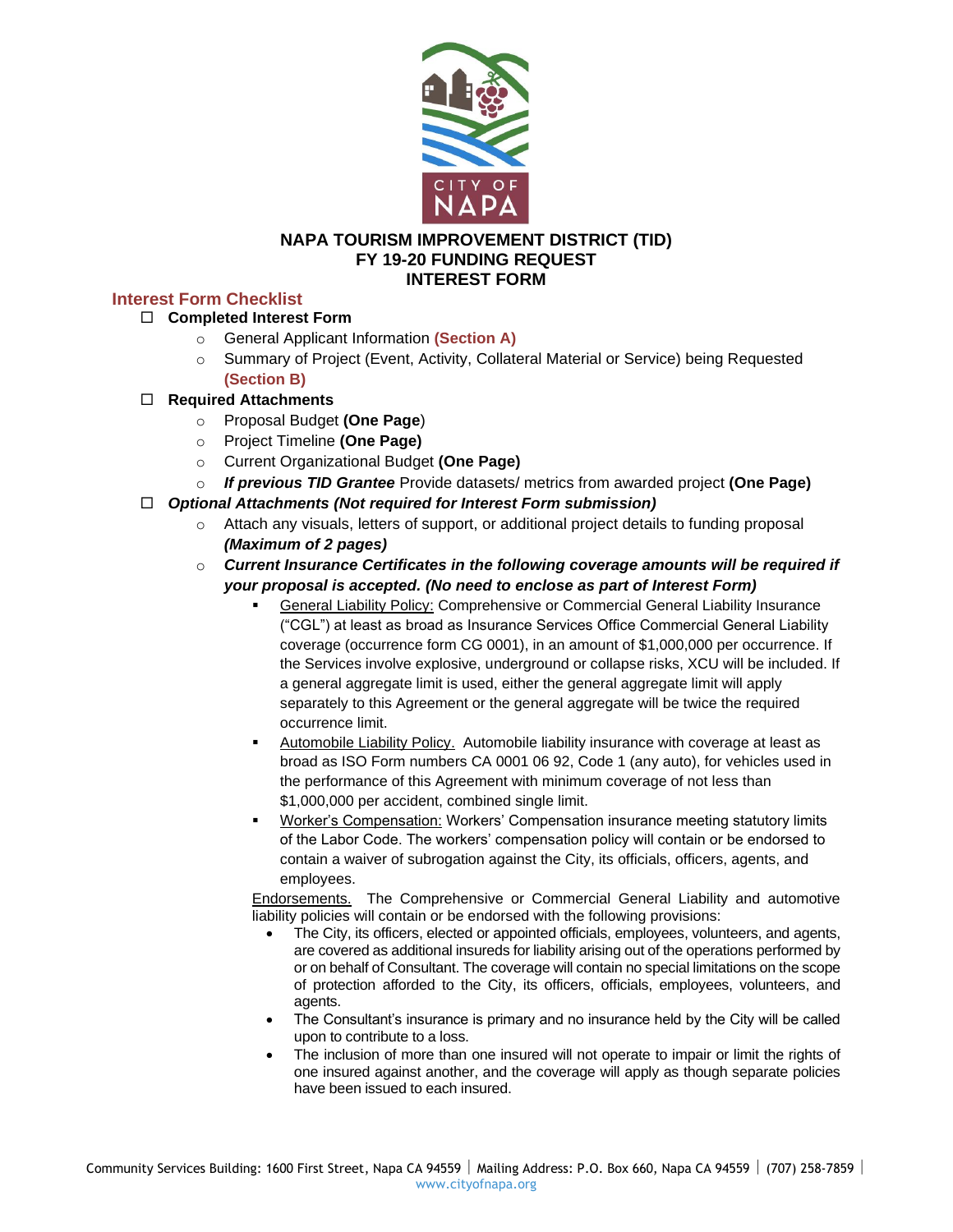

# **SECTION A – General Application Information**

| <b>Name of Organization</b>                       |  |
|---------------------------------------------------|--|
| Name of Executive Director/ President/            |  |
| <b>CEO of Organization</b>                        |  |
| Point of Contact regarding this application       |  |
| <b>Preferred Mailing Address</b>                  |  |
| <b>Telephone</b>                                  |  |
| <b>Email</b>                                      |  |
| Website                                           |  |
| Organization Type (501(c)3, 501 (c)6, or          |  |
| <b>Government Agency)</b>                         |  |
| <b>Total Organizational Budget for Current FY</b> |  |

## **SECTION B – Summary of Funding Request**

| <b>Funding Proposal Project Name</b>         |  |
|----------------------------------------------|--|
| <b>Total Proposal Budget Amount</b>          |  |
| <b>Funding Request Amount</b>                |  |
| <b>Proposal Matching Funds (Place 0)</b>     |  |
| if this grant will be the sole funding       |  |
| source for this proposal)                    |  |
| Source of Matching Funds - If your           |  |
| organization is receiving matching funds,    |  |
| please name the source.                      |  |
| <b>Project Team - Names of Individuals,</b>  |  |
| agencies, or partner organizations that will |  |
| help execute this proposal                   |  |
| Similar Proposals - List similar proposals   |  |
| your organization has successfully led       |  |
|                                              |  |
|                                              |  |
|                                              |  |
|                                              |  |